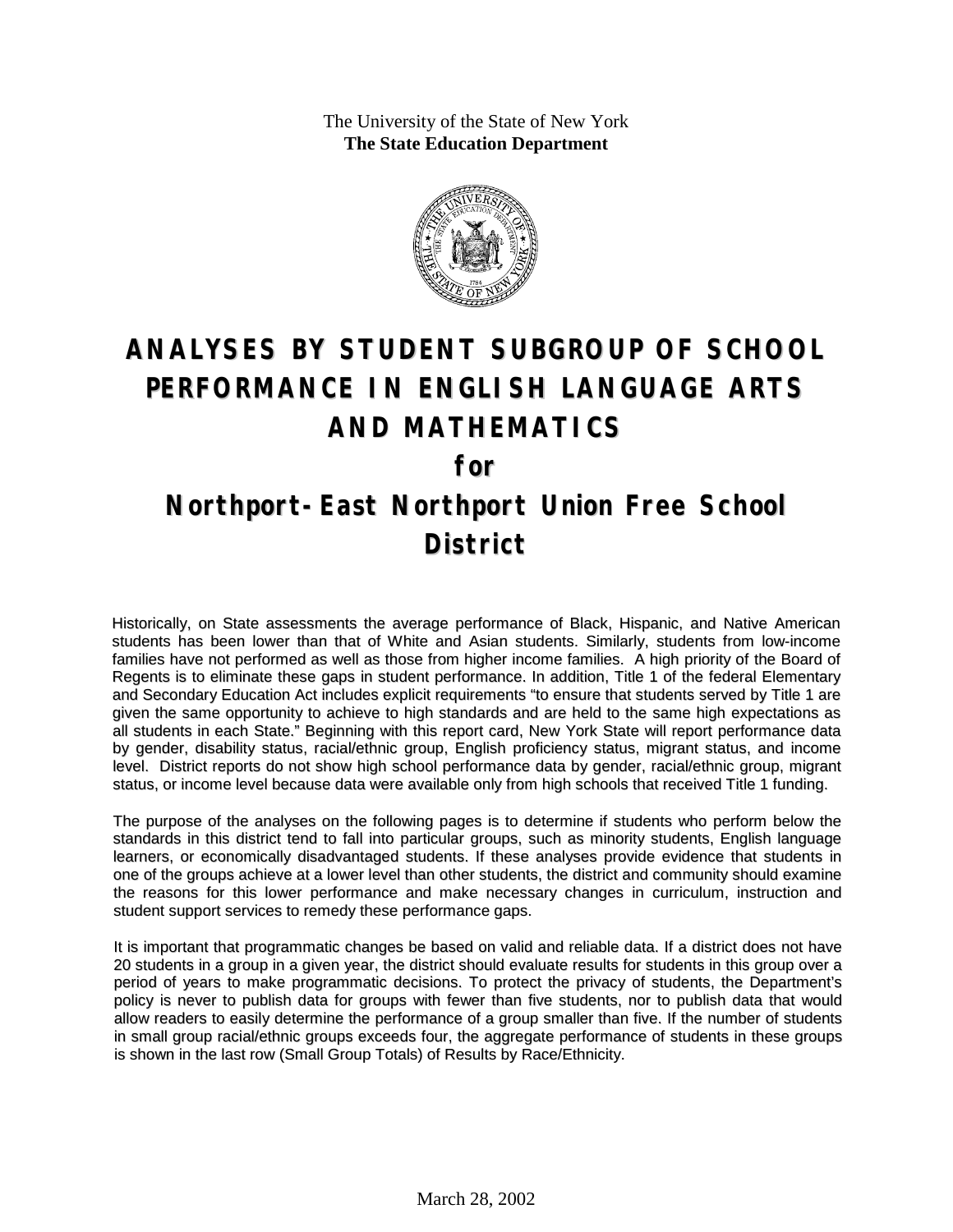## **Elementary English Language Arts**

A description of the performance levels and summary results for all general-education students and all students with disabilities can be found in the *Overview* of the New York State Report Card.

|                                       | <b>Counts of Students</b> |                   |                             |                |                       |            |                 |                |                  | <b>Percentages</b><br>of Tested |
|---------------------------------------|---------------------------|-------------------|-----------------------------|----------------|-----------------------|------------|-----------------|----------------|------------------|---------------------------------|
| <b>Student Subgroup</b>               |                           | <b>Not Tested</b> |                             |                |                       |            | <b>Students</b> |                |                  |                                 |
|                                       | <b>ALT</b>                | <b>ELL</b>        | No<br>Valid<br><b>Score</b> | Level<br>1     | Level<br>$\mathbf{2}$ | Level<br>3 | Level<br>4      | Total          | Level<br>$2 - 4$ | Level<br>$3 - 4$                |
| Results by Race/Ethnicity             |                           |                   |                             |                |                       |            |                 |                |                  |                                 |
| American Indian/Alaskan<br>Native     | 0                         | 0                 | $\pmb{0}$                   | $\pmb{0}$      | $\mathbf 0$           | 0          | $\mathbf 0$     | 0              | 0%               | 0%                              |
| <b>Black</b>                          | 0                         | 0                 | 0                           | 0              | $\mathbf{1}$          | 4          | $\pmb{0}$       | 5              | 100%             | 80%                             |
| Hispanic                              | 0                         | 0                 | $\pmb{0}$                   | $\pmb{0}$      | 1                     | 5          | 1               | $\overline{7}$ | 100%             | 86%                             |
| Asian or Pacific Islander             | 0                         | 1                 | $\mathbf 0$                 | $\mathbf 0$    | 3                     | 11         | 1               | 15             | 100%             | 80%                             |
| White                                 | 8                         | 0                 | $\overline{4}$              | 10             | 80                    | 253        | 154             | 497            | 98%              | 82%                             |
| Total                                 | 8                         | 1                 | 4                           | 10             | 85                    | 273        | 156             | 524            | 98%              | 82%                             |
| Small Group Totals (s)                | 0                         | 0                 | 0                           | 0              | 0                     | 0          | 0               | 0              | 0%               | 0%                              |
| Results by Gender                     |                           |                   |                             |                |                       |            |                 |                |                  |                                 |
| Female                                | 4                         | 1                 | $\overline{c}$              | 3              | 37                    | 123        | 100             | 263            | 99%              | 85%                             |
| Male                                  | 4                         | 0                 | 2                           | 7              | 48                    | 150        | 56              | 261            | 97%              | 79%                             |
| Total                                 | 8                         | $\mathbf{1}$      | $\overline{4}$              | 10             | 85                    | 273        | 156             | 524            | 98%              | 82%                             |
| Results by English Proficiency Status |                           |                   |                             |                |                       |            |                 |                |                  |                                 |
| <b>English Proficient</b>             | 8                         | 0                 | 4                           | 10             | 85                    | 273        | 156             | 524            | 98%              | 82%                             |
| <b>Limited English Proficient</b>     | 0                         | 1                 | $\pmb{0}$                   | $\mathbf 0$    | $\mathbf 0$           | 0          | $\mathbf 0$     | $\mathbf 0$    | 0%               | 0%                              |
| Total                                 | 8                         | 1                 | 4                           | 10             | 85                    | 273        | 156             | 524            | 98%              | 82%                             |
| Results by Income Level               |                           |                   |                             |                |                       |            |                 |                |                  |                                 |
| Economically<br>Disadvantaged         | 1                         | 0                 | $\mathbf{1}$                | 3              | 14                    | 18         | $\overline{2}$  | 37             | 92%              | 54%                             |
| Not Disadvantaged                     | 7                         | 1                 | 3                           | $\overline{7}$ | 71                    | 255        | 154             | 487            | 99%              | 84%                             |
| Total                                 | 8                         | $\mathbf{1}$      | $\overline{4}$              | 10             | 85                    | 273        | 156             | 524            | 98%              | 82%                             |
| Results by Migrant Status             |                           |                   |                             |                |                       |            |                 |                |                  |                                 |
| Migrant Family                        | 0                         | 0                 | 0                           | 0              | 0                     | 0          | 0               | 0              | 0%               | 0%                              |
| Not Migrant Family                    | 8                         | $\mathbf{1}$      | 4                           | 10             | 85                    | 273        | 156             | 524            | 98%              | 82%                             |
| Total                                 | 8                         | 1                 | 4                           | 10             | 85                    | 273        | 156             | 524            | 98%              | 82%                             |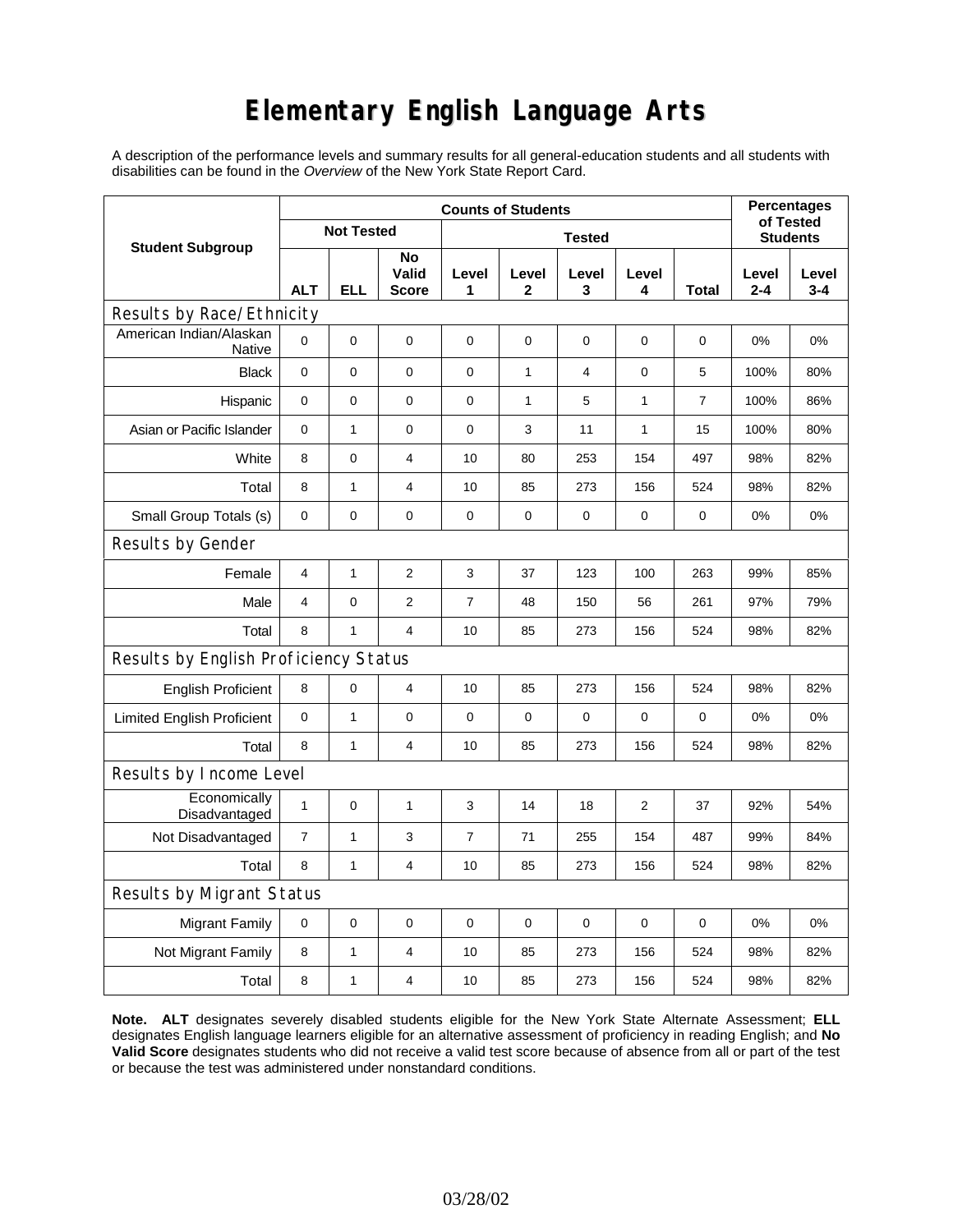## **Elementary Mathematics**

A description of the performance levels and summary results for all general-education students and all students with disabilities can be found in the *Overview* of the New York State Report Card.

|                                          | <b>Counts of Students</b> |                   |                             |                |              |                |              |                 | <b>Percentages</b><br>of Tested |                  |
|------------------------------------------|---------------------------|-------------------|-----------------------------|----------------|--------------|----------------|--------------|-----------------|---------------------------------|------------------|
| <b>Student Subgroup</b>                  |                           | <b>Not Tested</b> |                             |                |              |                |              | <b>Students</b> |                                 |                  |
|                                          | <b>ALT</b>                | <b>ELL</b>        | No<br>Valid<br><b>Score</b> | Level<br>1     | Level<br>2   | Level<br>3     | Level<br>4   | <b>Total</b>    | Level<br>$2 - 4$                | Level<br>$3 - 4$ |
| Results by Race/Ethnicity                |                           |                   |                             |                |              |                |              |                 |                                 |                  |
| American Indian/Alaskan<br><b>Native</b> | 0                         | $\mathbf 0$       | $\mathbf 0$                 | $\mathbf 0$    | 0            | 0              | 0            | 0               | 0%                              | 0%               |
| <b>Black</b>                             | 0                         | 0                 | $\pmb{0}$                   | $\pmb{0}$      | $\mathbf 0$  | $\overline{4}$ | $\mathbf{1}$ | 5               | 100%                            | 100%             |
| Hispanic                                 | 0                         | 0                 | $\pmb{0}$                   | $\mathbf 0$    | $\mathbf{1}$ | 5              | 1            | $\overline{7}$  | 100%                            | 86%              |
| Asian or Pacific Islander                | 0                         | $\mathbf{1}$      | $\mathbf 0$                 | $\pmb{0}$      | $\mathbf{1}$ | 6              | 8            | 15              | 100%                            | 93%              |
| White                                    | 6                         | 0                 | 0                           | $\overline{4}$ | 41           | 198            | 256          | 499             | 99%                             | 91%              |
| Total                                    | 6                         | $\mathbf{1}$      | $\pmb{0}$                   | 4              | 43           | 213            | 266          | 526             | 99%                             | 91%              |
| Small Group Totals (s)                   | $\mathbf 0$               | 0                 | $\mathbf 0$                 | $\pmb{0}$      | $\mathbf 0$  | 0              | 0            | 0               | 0%                              | 0%               |
| Results by Gender                        |                           |                   |                             |                |              |                |              |                 |                                 |                  |
| Female                                   | $\overline{c}$            | $\mathbf{1}$      | $\pmb{0}$                   | $\overline{c}$ | 21           | 110            | 131          | 264             | 99%                             | 91%              |
| Male                                     | $\overline{4}$            | 0                 | $\mathbf 0$                 | $\overline{2}$ | 22           | 103            | 135          | 262             | 99%                             | 91%              |
| Total                                    | 6                         | 1                 | $\mathbf 0$                 | $\overline{4}$ | 43           | 213            | 266          | 526             | 99%                             | 91%              |
| Results by English Proficiency Status    |                           |                   |                             |                |              |                |              |                 |                                 |                  |
| <b>English Proficient</b>                | 6                         | 0                 | $\mathbf 0$                 | 4              | 43           | 213            | 266          | 526             | 99%                             | 91%              |
| <b>Limited English Proficient</b>        | 0                         | 1                 | $\mathbf 0$                 | $\pmb{0}$      | $\mathbf 0$  | 0              | $\pmb{0}$    | 0               | 0%                              | 0%               |
| Total                                    | 6                         | $\mathbf{1}$      | $\mathbf 0$                 | $\overline{4}$ | 43           | 213            | 266          | 526             | 99%                             | 91%              |
| Results by Income Level                  |                           |                   |                             |                |              |                |              |                 |                                 |                  |
| Economically<br>Disadvantaged            | $\mathbf{1}$              | 0                 | $\mathbf 0$                 | 1              | 6            | 18             | 12           | 37              | 97%                             | 81%              |
| Not Disadvantaged                        | 5                         | 1                 | 0                           | 3              | 37           | 195            | 254          | 489             | 99%                             | 92%              |
| Total                                    | 6                         | 1                 | 0                           | $\overline{4}$ | 43           | 213            | 266          | 526             | 99%                             | 91%              |
| Results by Migrant Status                |                           |                   |                             |                |              |                |              |                 |                                 |                  |
| <b>Migrant Family</b>                    | $\pmb{0}$                 | 0                 | $\pmb{0}$                   | $\pmb{0}$      | $\mathbf 0$  | 0              | 0            | $\mathbf 0$     | 0%                              | 0%               |
| Not Migrant Family                       | 6                         | $\mathbf{1}$      | 0                           | $\overline{4}$ | 43           | 213            | 266          | 526             | 99%                             | 91%              |
| Total                                    | 6                         | 1                 | 0                           | $\overline{4}$ | 43           | 213            | 266          | 526             | 99%                             | 91%              |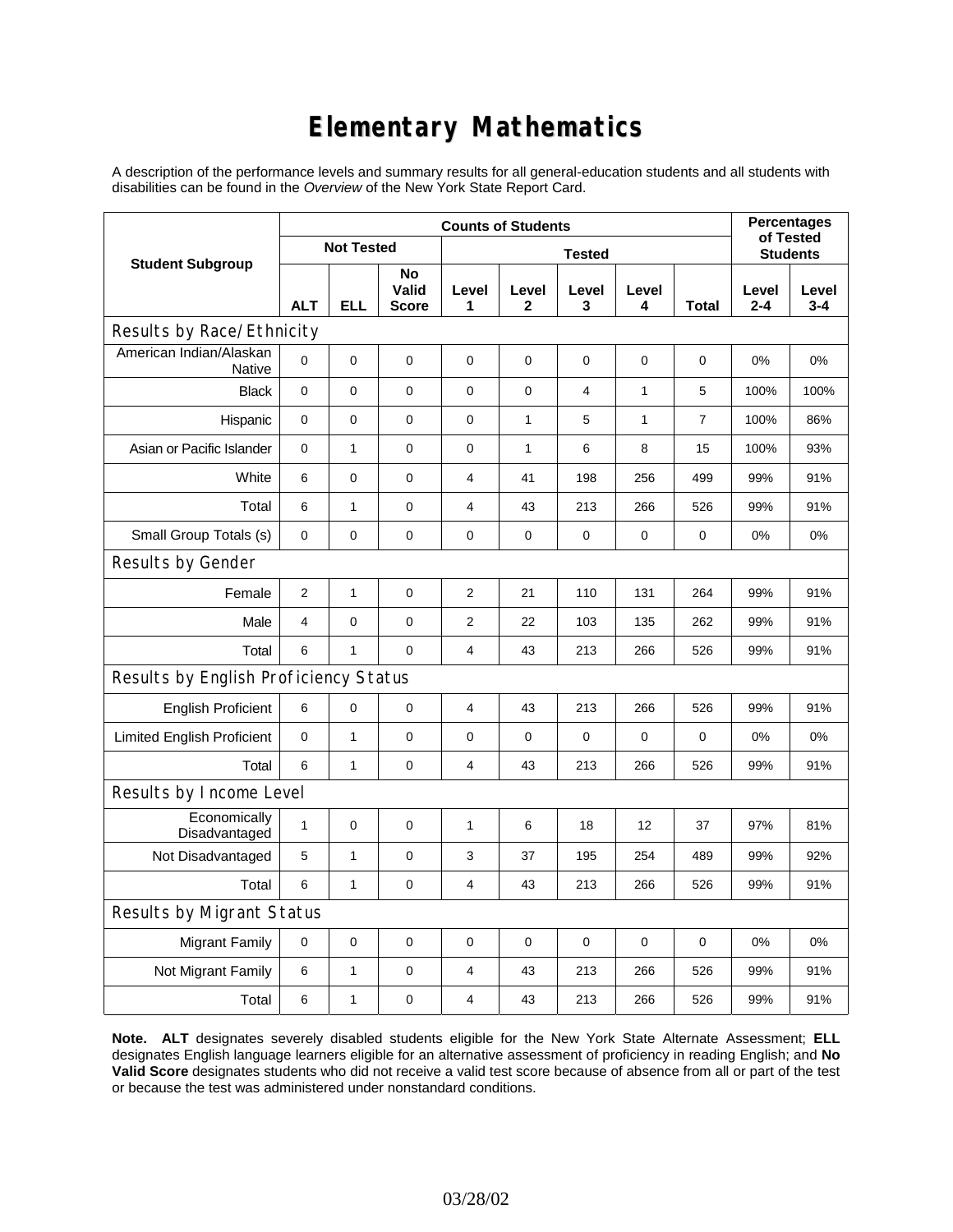# **Middle-Level English Language Arts**

A description of the performance levels and summary results for all general-education students and all students with disabilities can be found in the *Overview* of the New York State Report Card.

|                                       | <b>Counts of Students</b> |                   |                             |             |                       |              |                |                 | <b>Percentages</b><br>of Tested |              |
|---------------------------------------|---------------------------|-------------------|-----------------------------|-------------|-----------------------|--------------|----------------|-----------------|---------------------------------|--------------|
| <b>Student Subgroup</b>               |                           | <b>Not Tested</b> |                             |             |                       |              |                | <b>Students</b> |                                 |              |
|                                       | <b>ALT</b>                | <b>ELL</b>        | No<br>Valid<br><b>Score</b> | Level<br>1  | Level<br>$\mathbf{2}$ | Level<br>3   | Level<br>4     | Total           | Level<br>$2 - 4$                | Level<br>3-4 |
| Results by Race/Ethnicity             |                           |                   |                             |             |                       |              |                |                 |                                 |              |
| American Indian/Alaskan<br>Native     | 0                         | $\mathbf 0$       | 0                           | $\mathbf 0$ | $\mathbf 0$           | $\mathbf 0$  | $\mathbf 0$    | 0               | 0%                              | 0%           |
| <b>Black</b>                          | $\mathbf{0}$              | 0                 | $\mathbf 0$                 | s           | s                     | S            | $\mathbf s$    | 1               | s                               | s            |
| Hispanic                              | 0                         | 0                 | $\pmb{0}$                   | s           | s                     | s            | s              | 8               | s                               | s            |
| Asian or Pacific Islander             | $\mathbf 0$               | 0                 | 0                           | $\mathbf 0$ | 3                     | 9            | 3              | 15              | 100%                            | 80%          |
| White                                 | 10                        | $\overline{2}$    | $\overline{4}$              | 20          | 139                   | 181          | 57             | 397             | 95%                             | 60%          |
| Total                                 | 10                        | $\overline{2}$    | $\overline{4}$              | 22          | 147                   | 191          | 61             | 421             | 95%                             | 60%          |
| Small Group Totals (s)                | 0                         | 0                 | 0                           | 2           | 5                     | $\mathbf{1}$ | 1              | 9               | 78%                             | 22%          |
| Results by Gender                     |                           |                   |                             |             |                       |              |                |                 |                                 |              |
| Female                                | 5                         | $\overline{2}$    | $\mathbf{1}$                | 6           | 61                    | 90           | 38             | 195             | 97%                             | 66%          |
| Male                                  | 5                         | 0                 | 3                           | 16          | 86                    | 101          | 23             | 226             | 93%                             | 55%          |
| Total                                 | 10                        | $\overline{2}$    | $\overline{4}$              | 22          | 147                   | 191          | 61             | 421             | 95%                             | 60%          |
| Results by English Proficiency Status |                           |                   |                             |             |                       |              |                |                 |                                 |              |
| <b>English Proficient</b>             | 10                        | 0                 | $\overline{4}$              | s           | $\mathbf s$           | $\mathbf S$  | $\mathbf s$    | 420             | $\mathbf s$                     | s            |
| <b>Limited English Proficient</b>     | $\pmb{0}$                 | $\overline{2}$    | $\mathbf 0$                 | $\mathbf s$ | s                     | S            | $\mathbf s$    | 1               | S                               | s            |
| Total                                 | 10                        | $\overline{2}$    | 4                           | 22          | 147                   | 191          | 61             | 421             | 95%                             | 60%          |
| Results by Income Level               |                           |                   |                             |             |                       |              |                |                 |                                 |              |
| Economically<br>Disadvantaged         | $\mathbf{1}$              | $\overline{2}$    | $\mathbf 0$                 | 5           | 15                    | 3            | $\overline{2}$ | 25              | 80%                             | 20%          |
| Not Disadvantaged                     | 9                         | 0                 | 4                           | 17          | 132                   | 188          | 59             | 396             | 96%                             | 62%          |
| Total                                 | 10                        | $\overline{2}$    | $\overline{4}$              | 22          | 147                   | 191          | 61             | 421             | 95%                             | 60%          |
| <b>Results by Migrant Status</b>      |                           |                   |                             |             |                       |              |                |                 |                                 |              |
| <b>Migrant Family</b>                 | 0                         | 0                 | 0                           | $\mathbf 0$ | $\mathbf 0$           | $\mathbf 0$  | 0              | 0               | 0%                              | 0%           |
| Not Migrant Family                    | 10                        | $\overline{2}$    | 4                           | 22          | 147                   | 191          | 61             | 421             | 95%                             | 60%          |
| Total                                 | 10                        | $\overline{c}$    | 4                           | 22          | 147                   | 191          | 61             | 421             | 95%                             | 60%          |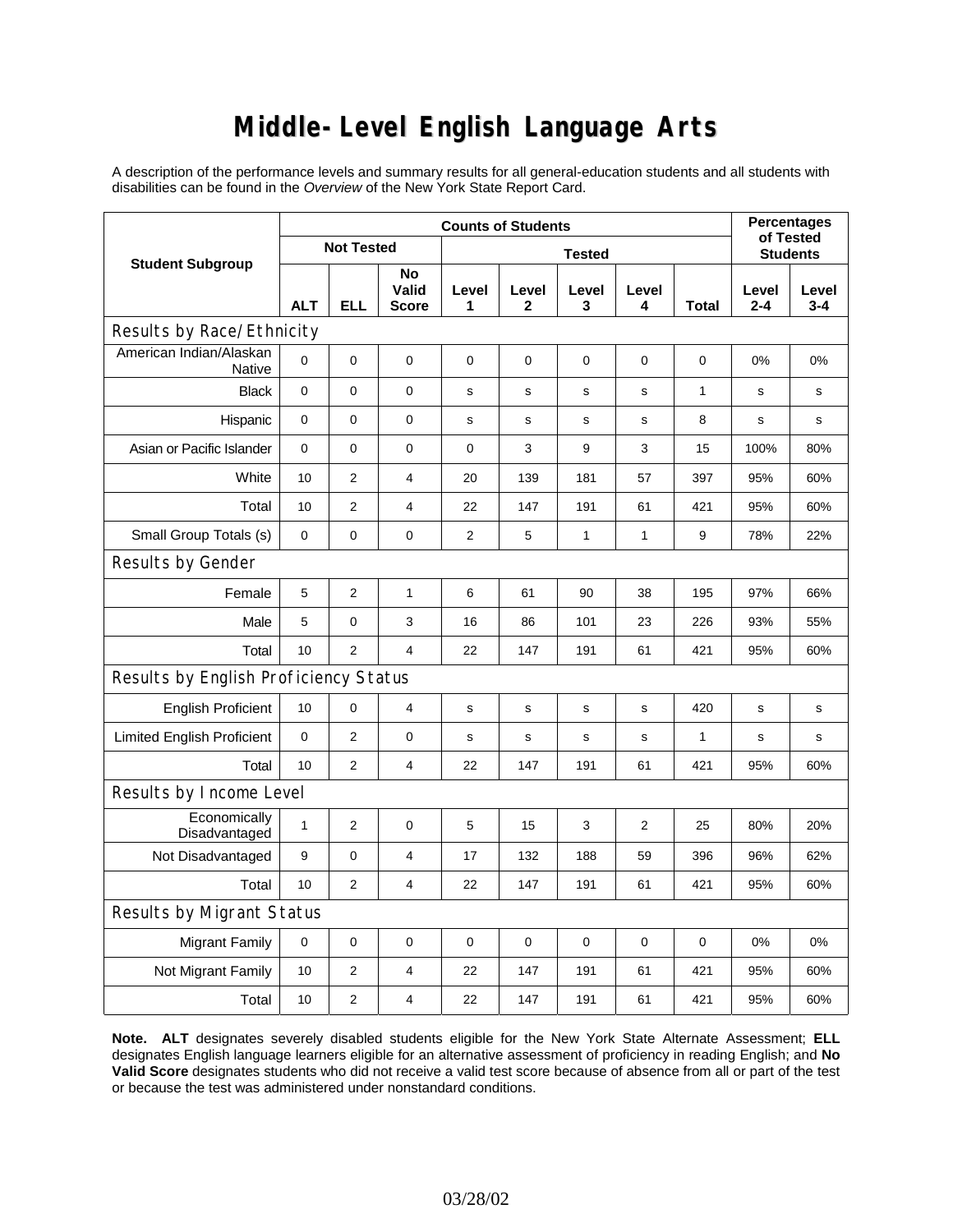### **Middle-Level Mathematics**

A description of the performance levels and summary results for all general-education students and all students with disabilities can be found in the *Overview* of the New York State Report Card.

|                                          | <b>Counts of Students</b> |                   |                             |                |                |                 |             |                | <b>Percentages</b><br>of Tested |                  |
|------------------------------------------|---------------------------|-------------------|-----------------------------|----------------|----------------|-----------------|-------------|----------------|---------------------------------|------------------|
| <b>Student Subgroup</b>                  |                           | <b>Not Tested</b> |                             |                |                | <b>Students</b> |             |                |                                 |                  |
|                                          | <b>ALT</b>                | <b>ELL</b>        | No<br>Valid<br><b>Score</b> | Level<br>1     | Level<br>2     | Level<br>3      | Level<br>4  | Total          | Level<br>$2 - 4$                | Level<br>$3 - 4$ |
| Results by Race/Ethnicity                |                           |                   |                             |                |                |                 |             |                |                                 |                  |
| American Indian/Alaskan<br><b>Native</b> | $\mathbf 0$               | 0                 | $\mathbf 0$                 | 0              | 0              | $\mathbf 0$     | 0           | 0              | 0%                              | 0%               |
| <b>Black</b>                             | $\mathbf 0$               | 0                 | $\pmb{0}$                   | s              | s              | s               | s           | $\mathbf{1}$   | s                               | s                |
| Hispanic                                 | 0                         | 0                 | $\pmb{0}$                   | s              | s              | $\mathbf S$     | s           | 9              | s                               | s                |
| Asian or Pacific Islander                | $\mathbf 0$               | 0                 | $\mathbf 0$                 | 0              | $\overline{2}$ | 8               | 5           | 15             | 100%                            | 87%              |
| White                                    | 10                        | $\mathbf{1}$      | 5                           | 28             | 124            | 187             | 58          | 397            | 93%                             | 62%              |
| Total                                    | 10                        | $\mathbf{1}$      | 5                           | 30             | 131            | 197             | 64          | 422            | 93%                             | 62%              |
| Small Group Totals (s)                   | $\mathbf 0$               | 0                 | 0                           | $\overline{2}$ | 5              | $\overline{2}$  | 1           | 10             | 80%                             | 30%              |
| Results by Gender                        |                           |                   |                             |                |                |                 |             |                |                                 |                  |
| Female                                   | 5                         | $\mathbf{1}$      | $\overline{c}$              | 16             | 62             | 89              | 28          | 195            | 92%                             | 60%              |
| Male                                     | 5                         | 0                 | 3                           | 14             | 69             | 108             | 36          | 227            | 94%                             | 63%              |
| Total                                    | 10                        | 1                 | 5                           | 30             | 131            | 197             | 64          | 422            | 93%                             | 62%              |
| Results by English Proficiency Status    |                           |                   |                             |                |                |                 |             |                |                                 |                  |
| <b>English Proficient</b>                | 10                        | 0                 | 5                           | s              | s              | s               | $\mathbf s$ | 420            | s                               | s                |
| <b>Limited English Proficient</b>        | $\mathbf 0$               | $\mathbf{1}$      | $\pmb{0}$                   | s              | s              | $\mathbf s$     | s           | $\overline{2}$ | $\mathbf s$                     | s                |
| Total                                    | 10                        | $\mathbf{1}$      | 5                           | 30             | 131            | 197             | 64          | 422            | 93%                             | 62%              |
| Results by Income Level                  |                           |                   |                             |                |                |                 |             |                |                                 |                  |
| Economically<br>Disadvantaged            | $\mathbf{1}$              | 1                 | $\mathbf 0$                 | 9              | 11             | 5               | 2           | 27             | 67%                             | 26%              |
| Not Disadvantaged                        | 9                         | 0                 | 5                           | 21             | 120            | 192             | 62          | 395            | 95%                             | 64%              |
| Total                                    | 10                        | $\mathbf{1}$      | 5                           | 30             | 131            | 197             | 64          | 422            | 93%                             | 62%              |
| <b>Results by Migrant Status</b>         |                           |                   |                             |                |                |                 |             |                |                                 |                  |
| <b>Migrant Family</b>                    | $\mathbf 0$               | 0                 | 0                           | $\pmb{0}$      | 0              | $\mathbf 0$     | 0           | 0              | 0%                              | 0%               |
| Not Migrant Family                       | 10                        | 1                 | 5                           | 30             | 131            | 197             | 64          | 422            | 93%                             | 62%              |
| Total                                    | 10                        | 1                 | 5                           | 30             | 131            | 197             | 64          | 422            | 93%                             | 62%              |